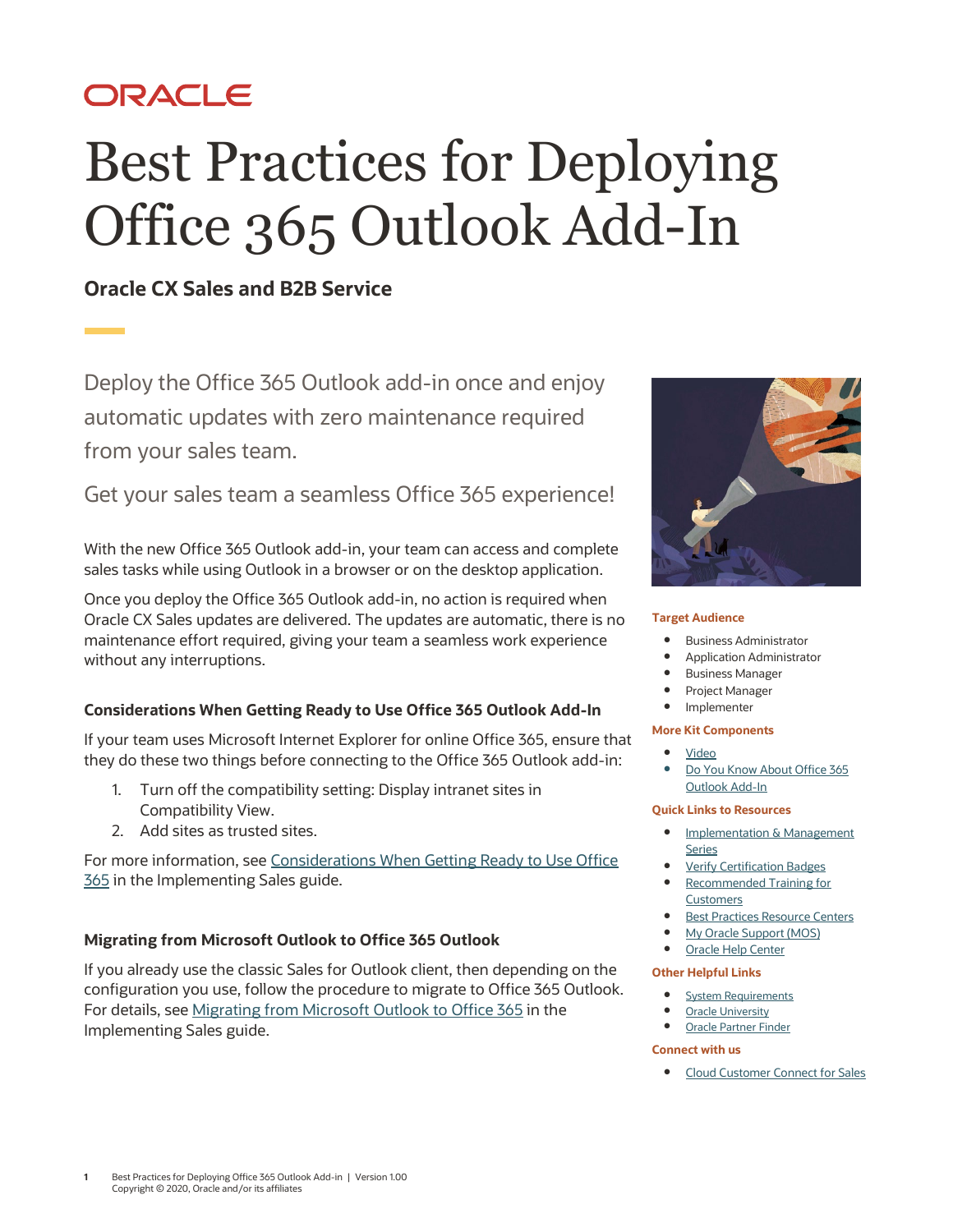# **SETTING UP OFFICE 365 OUTLOOK ADD-IN**

# Setting up the Office 365 Outlook Add-In

- □ Create the Office 365 Outlook add-in in Microsoft Azure Active Directory.
- $\Box$  Generate and download the manifest file.
- $\Box$  Deploy the Office 365 Outlook add-in.

For more information about deploying the Office 365 Outlook add-in, see [Install Office 365 for Sales](http://www.oracle.com/pls/topic/lookup?ctx=cloud&id=OASAL2233562) in the Implementing Sales guide.

Also see [CX Sales Cloud for Office 365 Outlook Add-In Implementation Guidelines and Recommendations \(Doc](https://support.oracle.com/epmos/faces/DocumentDisplay?id=2698036.1)  [ID 2698036.1\)](https://support.oracle.com/epmos/faces/DocumentDisplay?id=2698036.1) available on My Oracle Support.

# Settings in the Manage Office 365 task

# **Register the Office 365 Outlook Add-In**

 $\Box$  Enter the Application ID, Application Key, and the Name. Se[e Manage Office 365](http://www.oracle.com/pls/topic/lookup?ctx=cloud&id=OASAL3346001) for more information.

# **Resolve conflicts**

 $\Box$  Set up rules for the add-in to resolve potential conflicts in records. See [Manage Office 365](http://www.oracle.com/pls/topic/lookup?ctx=cloud&id=OASAL3346001) for more information.

# **Define Saved Search Used for Synchronization**

 $\Box$  Define the search criteria that determines what sales records are synchronized to Outlook.

# **Configure Synchronization Settings Between CX Sales and Office 365 Outlook Add-In**

- $\Box$  Enable synchronization of contacts, appointments, and tasks. See [Manage Office 365](http://www.oracle.com/pls/topic/lookup?ctx=cloud&id=OASAL3346001) for more information.
- $\Box$  Define the number of records of contacts, appointments, and tasks to synchronize.
- $\Box$  Schedule the following processes to run automatically in the background:
	- − Office 365 Instant Sync Job
	- − Office 365 Standard Sync Job
	- − Office 365 Token Refresh Job

For information about setting up Office 365, see th[e Office 365](http://www.oracle.com/pls/topic/lookup?ctx=cloud&id=OASAL2215903) chapter in the Implementing Sales guide.

# **CONFIGURING OFFICE 365 OUTLOOK ADD-IN**

### **Configure the Office 365 Outlook Add-In Layout**

 $\Box$  Use Application Composer to configure the Office 365 Outlook add-in page layouts for your sales team. For more information about page layout, see the [Page Content and Layout](http://www.oracle.com/pls/topic/lookup?ctx=cloud&id=OAEXT1777473) chapter in the Configuring and Extending Applications guide.

## **Timeouts in Office 365 Outlook Add-in**

The Office 365 Outlook add-in opens in a side panel in Outlook and requires a sales person to sign in with their CX Sales credentials. For security considerations, the sign-in is designed to time out periodically.

 $\Box$  If for some reason, you need longer sign-in time periods for your sales team, follow the steps documented in How to Increase Timeout [Duration on Office 365 Side Panel \(Doc ID 2659491.1\).](https://support.oracle.com/epmos/faces/DocumentDisplay?id=2659491.1)